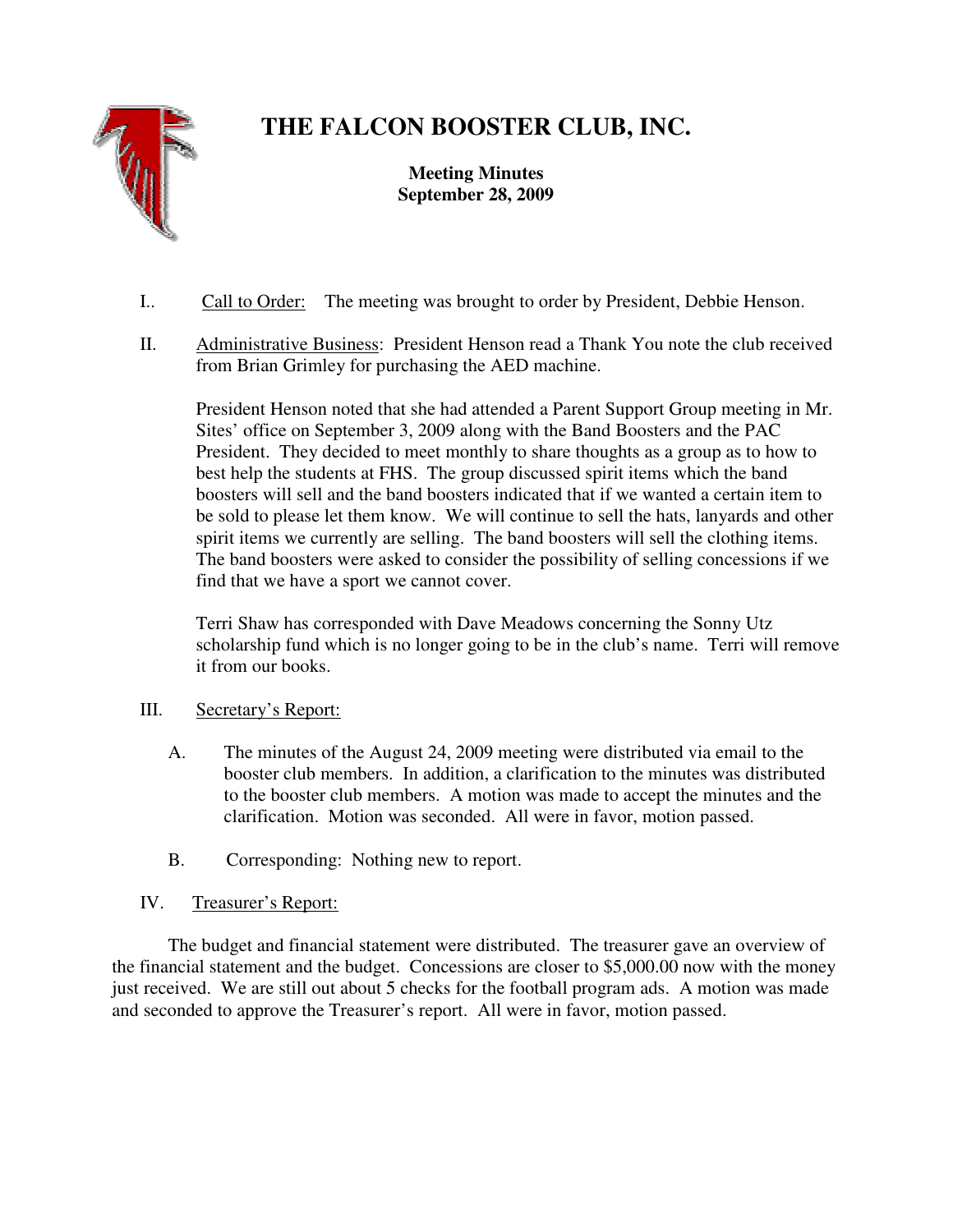#### V. Committees:

A. Committee Assignments: We are still looking for someone to be in charge of concessions for Lacrosse and Baseball. It was noted that we will offer training to anyone who is willing to be in charge of these two concessions in the spring.

## B. Committee Reports:

1. Membership: Mary Kay stated that we currently have 82 members not including the board of directors and officers.

2. Programs: Kim Steves said the program sales are going well and we sold out all but one game. She ordered extra programs for homecoming and the Liberty game. Kim noted that the cheerleaders are doing a great job of selling the programs. There was a discussion as to year round ads and programs for other season sports.

## 3. Concessions:

- a. Football Sharion Rigney said the JV football sales were slow but the Varsity games have done very well. The grill had to be replaced and Sharion was able to get a new grill from Home Depot for \$249.00 (a \$399.00 grill). Sharion also mentioned that she has many new workers in concessions this year.
- b. Volleyball Mrs. Janoskie said volleyball concessions have been slow; however, Tuesday is the Kettle Run game and Liberty is still upcoming so sales will increase.
- c. Concession Supplies Terri Shaw said the supplies have been ordered and we are ready for the fall concessions to begin.

4. Gold Cup: Andrea Gaines said we need volunteers to work the races on October  $17<sup>th</sup>$  and asked the club members to let her know if they are able to work. Anyone willing to help with this fundraiser on October 17, 2009 please contact Andrea.

5. Dinner Dance: The dinner/dance/raffle will be held on **April 10, 2010** at the Marshall Ruritan Club. Legends will be contacted about catering again this year. A motion was made to increase the price of the tickets to \$125.00 per couple. Motion was seconded and approved.

## VI. Activities Director's Report:

A. Report: Coach Creasy gave an overview of the fall sports. The varsity football team is currently 1-4 but we are looking forward to some upcoming wins. Coach Creasy also wanted to make the club aware that the football team has been cleaning up Falcon Field after each home game. In addition, the football players are being very supportive of other sports at FHS after their practices end. Field hockey is doing well and they have